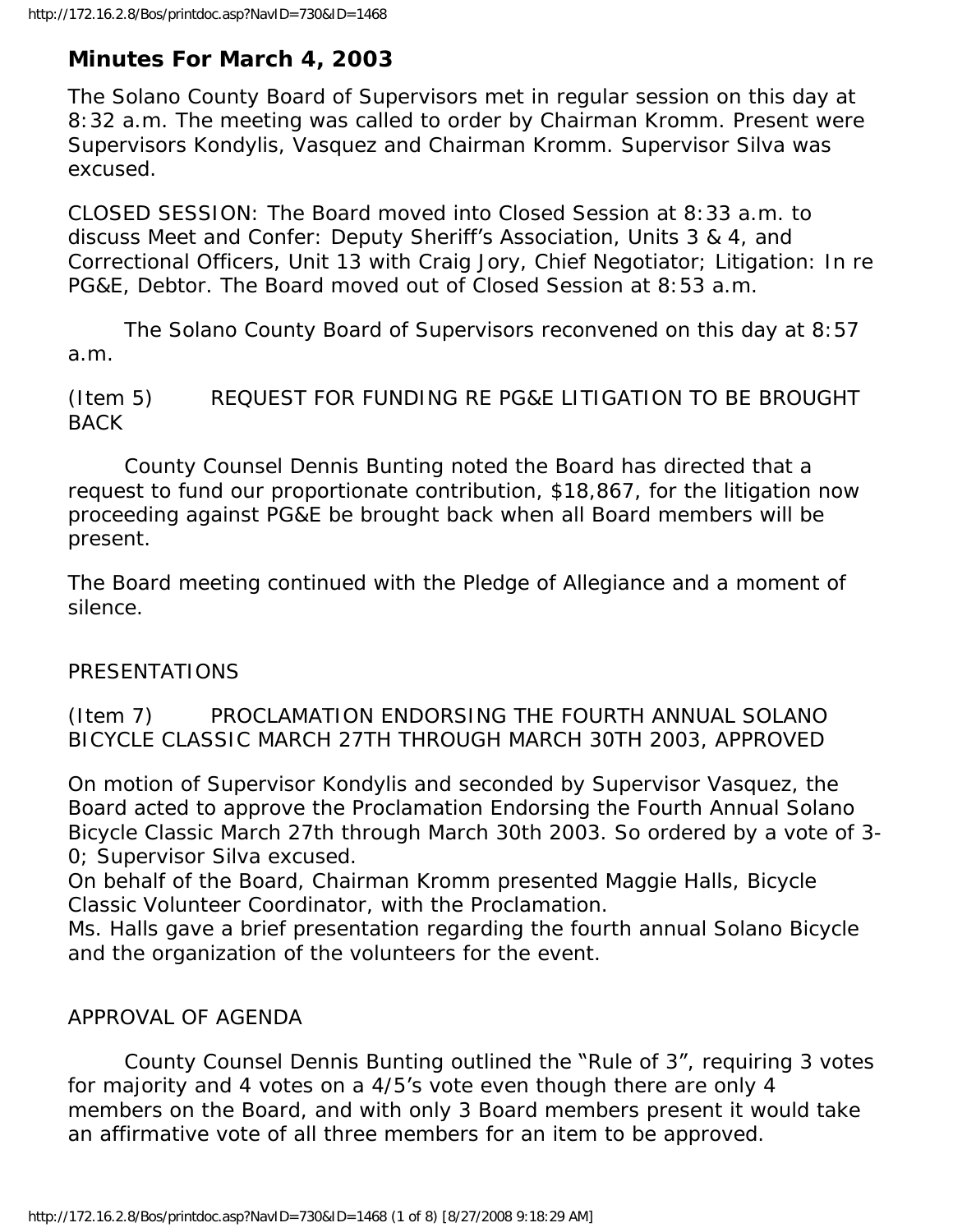On motion of Supervisor Vasquez and seconded by Supervisor Kondylis, the Board acted to approve the submitted Agenda, incorporated herein by reference, with the following modifications:

(Item 20) Consider approval of a recommendation for the reorganization of the Assessor/Recorder's organizational structure; adoption of a resolution amending the Alphabetical Listing of Classes and Salaries; adoption of resolutions amending the Allocation List in the Assessor and Recorder divisions to effect the recommended organizational changes, corrections noted to the resolutions

So ordered by a vote of 3-0; Supervisor Silva excused.

## CONSENT CALENDAR

On motion of Supervisor Vasquez and seconded by Supervisor Kondylis, the Board acted to approve the following Consent Calendar items by a vote of 3-0; Supervisor Silva excused.

(Item 13) MINUTES OF THE BOARD OF SUPERVISORS MEETING OF JANUARY 30, 2003, FEBRUARY 4, 2003; RURAL NORTH VACAVILLE WATER DISTRICT FEBRUARY 4, 2003, as outlined in the Agenda Submittal from the Clerk of the Board dated March 4, 2003, incorporated herein by reference, approved.

(Item 14) OFFICE OF FAMILY VIOLENCE PREVENTION AUTHORIZED TO SUBMIT A GRANT APPLICATION TO THE NATIONAL COURT APPOINTED SPECIAL ADVOCATE ASSOCIATION (CASA), as outlined in the Agenda Submittal from the County Administrator's Office dated March 4, 2003, incorporated herein by reference, approved.

(Item 15) RESOLUTION NO. 2003-042 AUTHORIZING THE ISSUANCE AND SALE OF DIXON UNIFIED SCHOOL DISTRICT, SOLANO COUNTY, CALIFORNIA GENERAL OBLIGATION BONDS, ELECTION OF 2002, SERIES 2003; PRESCRIBING THE TERMS OF THE BONDS AND THEIR SALE; APPROVING FORMS OF THE INDENTURE, OFFICIAL NOTICE OF SALE, AND NOTICE OF INTENTION TO SELL BONDS; APPOINTING PAYING AGENT; AND AUTHORIZING EXECUTION OF NECESSARY CERTIFICATES, adopted. (see Resolution book)

(Item 16A) RESOLUTION NO. 2003-043 PROCLAIMING THE MONTH OF MARCH, 2003 AS SOCIAL WORKER RECOGNITION MONTH IN SOLANO COUNTY, adopted. (see Resolution Book)

(Item 16B) RESOLUTION NO. 2003-044 AMENDING THE LIST OF NUMBERS AND CLASSIFICATIONS OF POSITIONS (HEALTH AND SOCIAL SERVICES), adopted. (see Resolution Book)

(Item 16C) RESOLUTION NO. 2003-045 DESIGNATION SIGNATOR FOR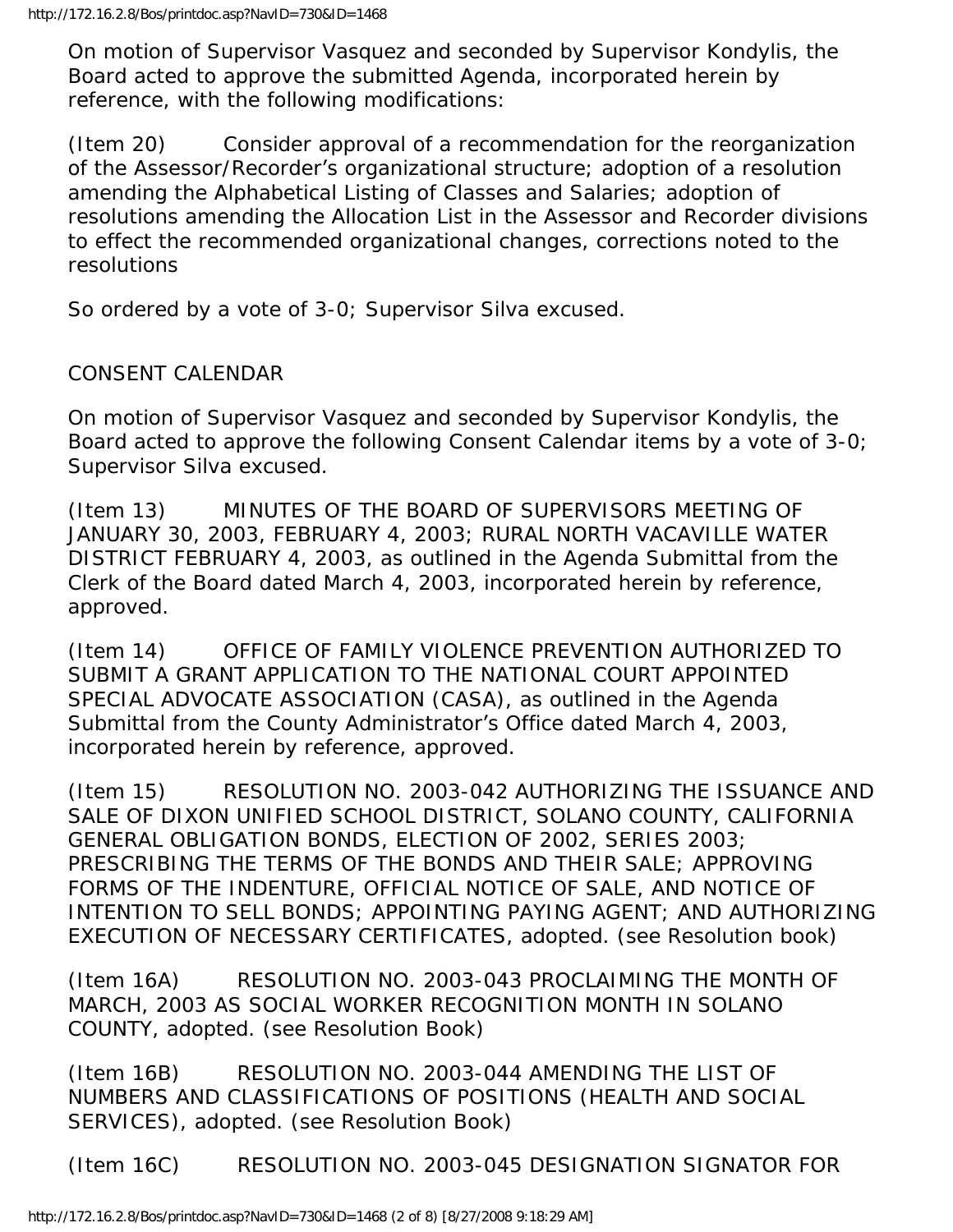PROJECTS FOR ASSISTANCE IN TRANSITION FROM HOMELESSNESS (PATH) GRANT AWARD BETWEEN STATE OF CALIFORNIA DEPARTMENT OF MENTAL HEALTH, AND SOLANO COUNTY HEALTH AND SOCIAL SERVICES DEPARTMENT MENTAL HEALTH DIVISION, adopted. (see Resolution Book)

(Item 16D) APPROVAL OF AGREEMENTS WITH CHILD HAVEN, CHILDREN'S NETWORK, FAIRFIELD-SUISUN SCHOOL DISTRICT, AND AGREEMENT AMENDMENTS WITH PROGRESSUS THERAPY INC., STAFF CARE, as outlined in the Agenda Submittal from Health and Social Services dated March 4, 2003, incorporated herein by reference, approved and Chairman authorized to sign said contract on behalf of Solano County.

 APPROPRIATION TRANSFERS IN THE AMOUNT OF \$50,000 FROM SALARIES TO CONTRACTED SERVICES, AND IN THE AMOUNT OF \$65,000 FROM SALARIES TO CONTRACTED SERVICES FOR CLIENTS, as outlined in the Agenda Submittal from Health and Social Services dated March 4, 2003, incorporated herein by reference, approved.

 APPROVAL OF PAYMENT TO SOLANO COALITION FOR BETTER HEALTH RE SOLANO KIDS INSURANCE PROGRAM (SKIPS), as outlined in the Agenda Submittal from Health and Social Services dated March 4, 2003, incorporated herein by reference, approved.

(Item 16E) CONTRACT AMENDMENT WITH COUNTY MEDICAL SERVICES PROGRAM (CMSP) GOVERNING BOARD, as outlined in the Agenda Submittal from Health and Social Services dated March 4, 2003, incorporated herein by reference, approved.

CONTRACT AMENDMENT WITH PARTNERSHIP HEALTHPLAN OF CALIFORNIA, as outlined in the Agenda Submittal from Health and Social Services dated March 4, 2003, incorporated herein by reference, approved.

(Item 17) SERVICE AGREEMENT WITH MR. WB BARNES RE CHAPLAIN SERVICES TO INMATES, as outlined in the Agenda Submittal from the Sheriff's Office dated March 4, 2003, incorporated herein by reference, approved and Chairman authorized to sign said contract on behalf of Solano County.

## **ORDERS**

(Item 19) RESOLUTION TO SUPPORT OUR U.S. MILITARY PERSONNEL AND OPPOSING A UNILATERAL ATTACK ON IRAQ BY THE UNITED STATES, FAILED

The Board was provided with an Agenda Submittal dated March 4, 2003, incorporated herein by reference, regarding the request by Chairman Kromm and Supervisor Kondylis for approval of a resolution supporting our U.S. military personnel and opposing a unilateral attack on Iraq.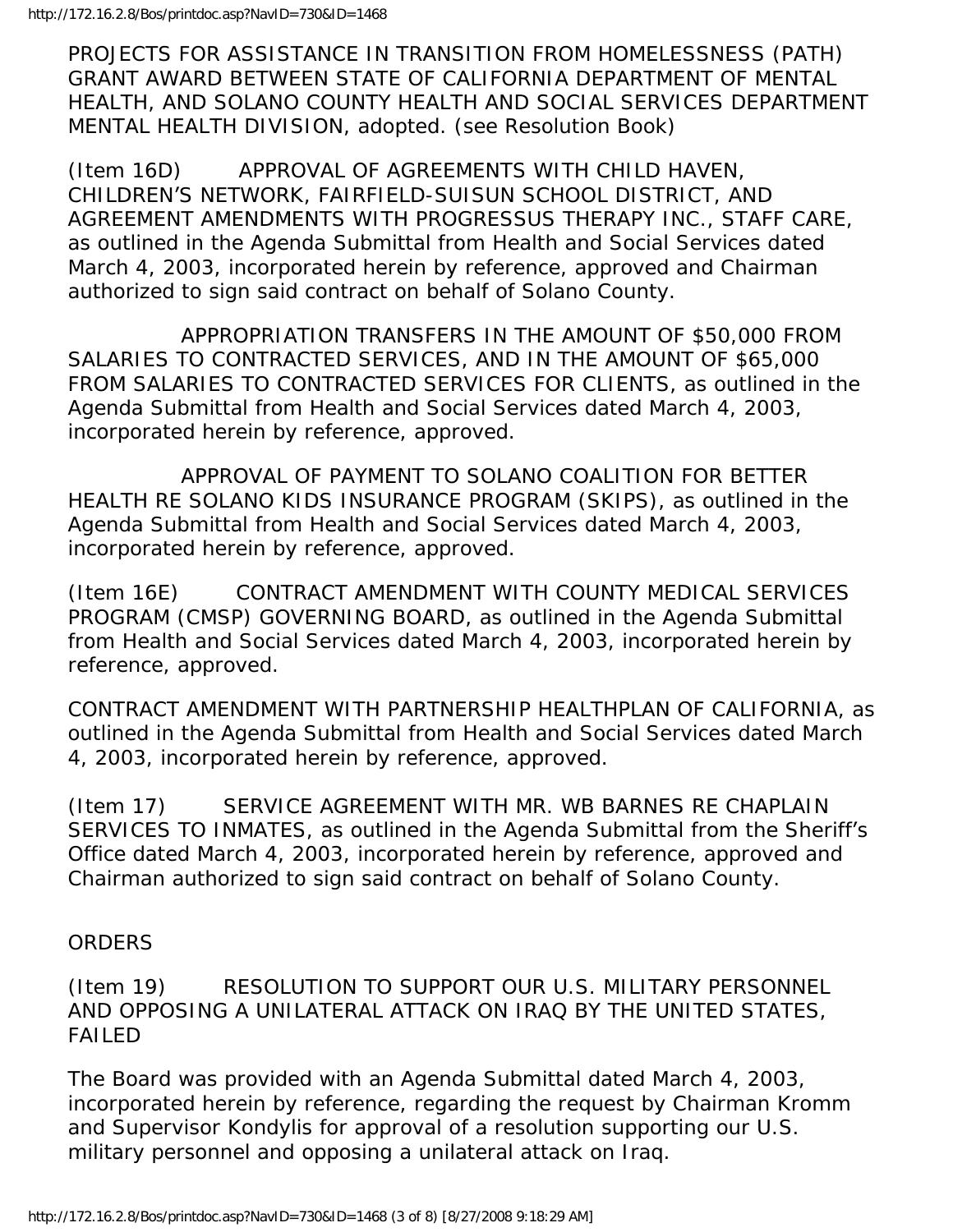The following people strongly voiced their opposition to the proposed resolution: Kern Wright of Veterans of Foreign Wars (VFW); Calvin Hagler VFW; Raymond Hagler VFW Post 1123; Dennis E. Allen of Brotherhood of Vietnam Vets of Vacaville; Edna C. Barnes, American Legion, AMVets, United Memorial Veterans Association; Bill Hill; Ray Schock; Paul Bergerot; Heber Holbrook Pearl Harbor Survivor's Association; Ralph Penning; Marti Gaydish; Carl Young Commander Disabled American Veterans in Vacaville; Lewis Derfuss AMVets Post 1776; Dale Baumler; Michael Reagan President Air Force Association Chapter 113; Len Augustine; Robert Krempin; Clif Poole; and Catherine Moy. A note from Frances Patten dated March 3, 2003, incorporated herein by reference, of opposition is included in the public record.

The following people spoke in favor of the proposed resolution: Donald Tipton and Danika Kavalich, Solano Peace & Justice Coalition.

Mike Palmaffy, Administrative Assistant to Supervisor Silva, read a letter from Supervisor Silva, incorporated herein by reference, voicing his opposition to the proposed resolution.

Supervisor Kondylis noted expressions in her district of fear of war, discussed ways used to get people to agree to war, the reduction of Federal funding due to increased military funding, further results of public opinion polls, and feels the issue is the welfare of the citizens of Solano County and the Nation.

Supervisor Vasquez noted the right for a Board member to express their opinion, but this type of resolution sends a mixed message regarding support for the troops. In order to support the troops and Travis you must support the mission.

Supervisor Vasquez introduced a motion not to approve the resolution, but the motion died for lack of a second.

Supervisor Kondylis feels the global community needs to agree to support this action to get disarmament, and discussed other means that were used with the Soviet Union during the Cold War. This resolution is to do what we need to do, but to do it with our allies. Money is spent in the County every day to make changes in the way legislators think, Supervisor Kondylis further discussed the Gulf War, the deaths on September 11th, the high cost of this military action, the needs of children here, the need for support of our allies, and feels that if one life can be saved it is worth it.

Chairman Kromm feels this resolution is a question of conscience, and putting forward the issue if the County should get involved and speak out on the current foreign policy conduct of our current government and the willingness of the current administration to go it alone and not work in the confines of the United Nations. If we go off alone we could create instability worldwide.

Chairman Kromm discussed the lengthy history of rebuilding after a war, and noted his deep respect for the folks and the work that they do at Travis., the resolution does not question the ability of the folks at Travis to do their job well, but questions the mission based on foreign policy. Chairman Kromm discussed his accountability to all the residents of the County.

Supervisor Kondylis feels it is important to give the people a chance to air their concerns about this and to have this debate, and would have been a very powerful message to send to Washington.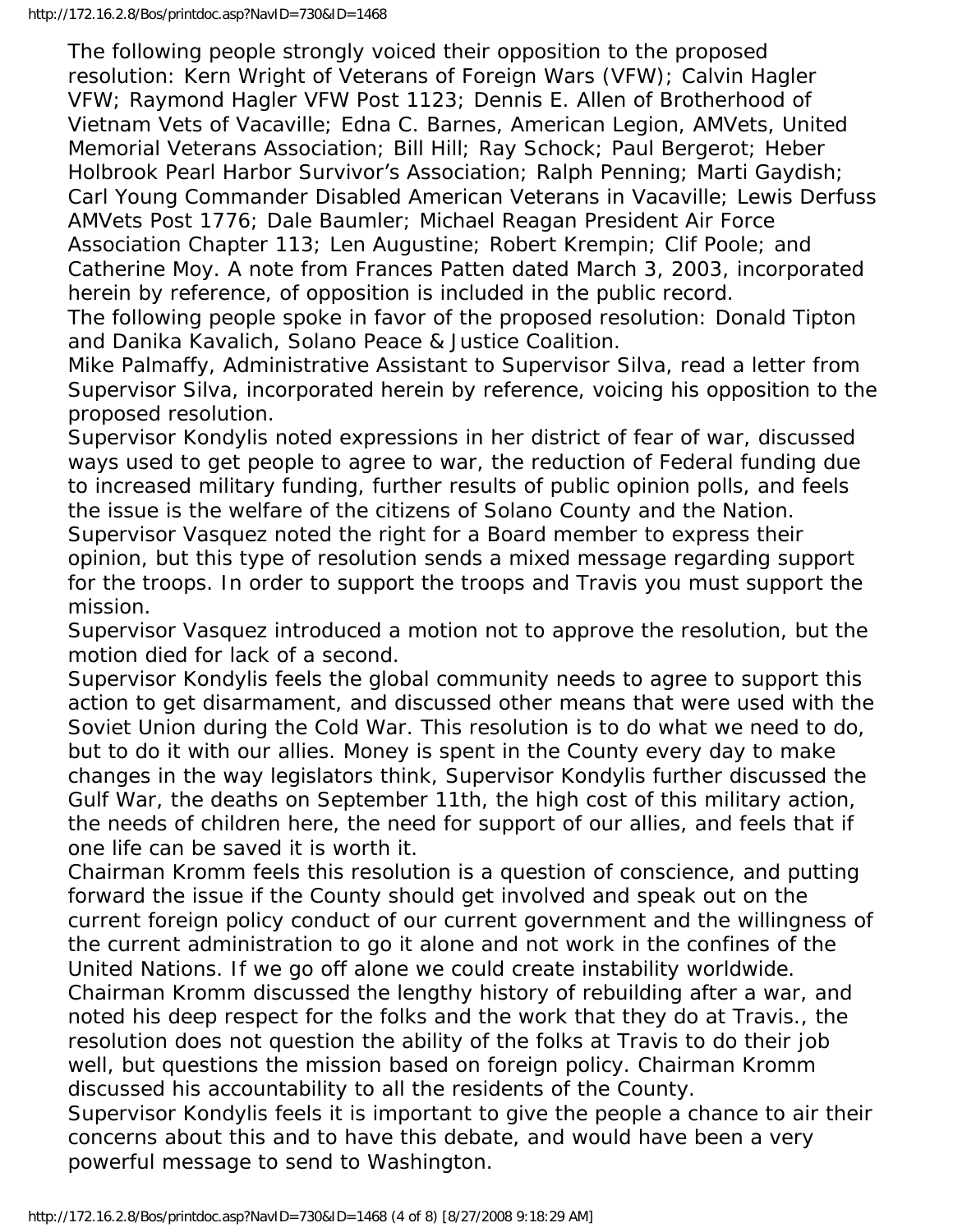A motion was made by Supervisor Kondylis and seconded by Chairman Kromm, to consider a Resolution Supporting our U.S. Military Personnel and Opposing a Unilateral Attack on Iraq by the United States. The motion failed by a vote of 2-1; Supervisor Vasquez voted no and Supervisor Silva was excused.

(Item 20) REORGANIZATION OF THE ASSESSOR/RECORDER'S OFFICE, APPROVED

RESOLUTION NO. 2003-046 AMENDING THE ALPHABETICAL LISTING OF CLASSES AND SALARIES (ASSESSOR/RECORDER), ADOPTED

RESOLUTION NO. 2003-047 AMENDING THE LIST OF NUMBERS AND CLASSIFICATIONS OF POSITIONS (ASSESSOR'S DIVISION), ADOPTED

RESOLUTION NO. 2003-048 AMENDING THE LIST OF NUMBERS AND CLASSIFICATIONS OF POSITIONS (RECORDER'S DIVISION), ADOPTED

 Skip Thomson, Assessor-Recorder, reviewed the information contained in the Agenda Submittal from the County Administrator's Office and Human Resources dated March 4, 2003, incorporated herein by reference, regarding the restructuring of the Assessor Recorder's Office.

 On motion of Supervisor Kondylis and seconded by Supervisor Vasquez, the Board acted to approve the reorganization of the Assessor/Recorder's Office, to adopt Resolution No. 2003-046 Amending the Alphabetical Listing of Classes and Salaries (Assessor/Recorder), Resolution No. 2003-047 Amending the List of Numbers and Classifications of Positions (Assessor's Division), and Resolution No. 2003-048 Amending the List of Numbers and Classifications of Positions (Recorder's Division). So ordered by a vote of 3-0; Supervisor Silva excused. (see Resolution Book)

(Item 21) RESOLUTION NO. 2003-049 APPROVING THE SOLANO COUNTY PARKS TO APPLY GRANT FUNDS FOR THE PER CAPITA GRANT PROGRAM UNDER THE SAFE NEIGHBORHOOD PARKS, CLEAN WATER, CLEAN AIR, AND COASTAL PROTECTION BOND ACT OF 2000 (PROPOSITION 12), ADOPTED

 The Board was provided with an Agenda Submittal from General Services dated March 4, 2003, incorporated herein by reference, regarding application for a grant for funds to improve parks and recreation facilities in the County.

 On motion of Supervisor Kondylis and seconded by Supervisor Vasquez, the Board acted to adopt Resolution No. 2003-049 approving the Solano County Parks to apply Grant Funds for the Per Capita Grant Program under the Safe Neighborhood Parks, Clean Water, Clean Air, and Coastal Protection Bond Act of 2000 (Proposition 12). So ordered by a vote of 3-0; Supervisor Silva excused. (see Resolution Book)

(Item 22) STAFF TO PREPARE AND SUBMIT NATIONAL POLLUTANT DISCHARGE ELIMINATION SYSTEM (NPDES) PHASE II APPLICATION DETAILING CURRENT COUNTY PROGRAMS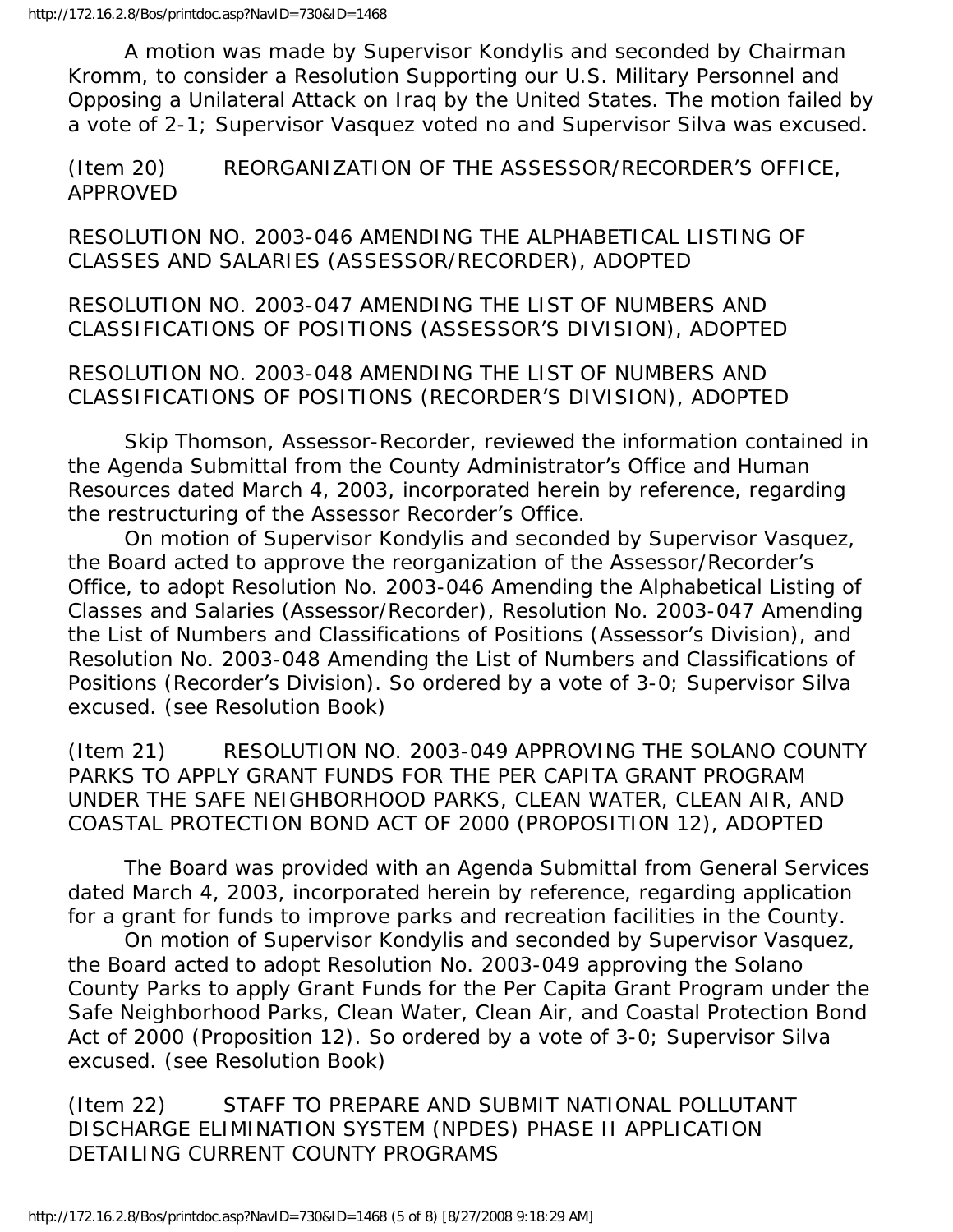Matt Tuggle, Department of Environmental Management, reviewed the information contained in the Agenda Submittal from his department dated March 4, 2003, incorporated herein by reference. Mr. Tuggle presented a visual presentation, incorporated herein by reference, titled "National Pollutant Discharge Elimination System (NPDES) Phase II". The presentation began with a history of the NPDES, NPDES Phase I, NPDES Phase II, Responsible Agencies, and the Status of the National Pollutant Discharge Elimination System Phase II.

 There was a brief discussion regarding the 2000 Census Tracts being used to determine if an area is urbanized or not. Homeacres and Lemon Street are urbanized areas but fall under the Vallejo Sanitation and Flood Control District.

 Responding to questions posed by Supervisor Kondylis if impaired streams are triggers, Mr. Tuggle noted the State targeted the County urbanized areas, not specifically due to streams.

 Director of Environmental Management Birgitta Corsello noted there is. For years there have been excessive amounts of sedimentation in the Marsh.

 There was discussion regarding particulate matter and contaminates being washed into the marsh and about BCDC only having advisory authority to the Regional Water Quality Control Board (RWQCB), and with refinery stack fallout.

 Mr. Tuggle continued the presentation with What Triggers the Requirement for an NPDES Phase II Permit?, Solano County Demographics, Why the Regional Water Quality Control Board's (RWQCB) Believe Solano County should be in Phase II, What is an Urbanized Area?, Calculations for Unincorporated Portions of Solano County Listed as "Urbanized Areas", What an NPDES Phase II Program Requires, Solano County asked why should it be included in Phase II, and Current Alternatives for the County. Mr. Tuggle suggested Alternative 2, and noted the advantages of that alternative.

 Director of Environmental Management Birgetta Corsello and Mr. Tuggle discussed actions being taken by other counties, and the difficulties for the County being in two regional quality control board districts.

 Responding to questions posed by Supervisor Vasquez for an area that could become classified as urbanized with the 1 acre minimum, and the actual area of space of a building when this is triggered, Mr. Tuggle noted that if more that 1 acre is disturbed a State permit is required and is usually in relation to a subdivision, and discussed the required plans to retard storm water runoff. The primary goal is stop erosion during construction. Mr. Tuggle noted requirements in Use Permits for businesses that do require plans on how runoff will be dealt with.

 Donald Tipton, Vallejo, noted the department has been aware of Phase II since 1999, expressed concern with problems at the grading project at 1181 Lewis Avenue, feels there should be a mechanism for contacting the agency of authority when such a project is being done, and requested the matter be delayed until Supervisor Silva is present.

 Chairman Kromm voiced concern with the matter coming to the Board in an untimely way, responding Ms. Corsello noted the first notice was given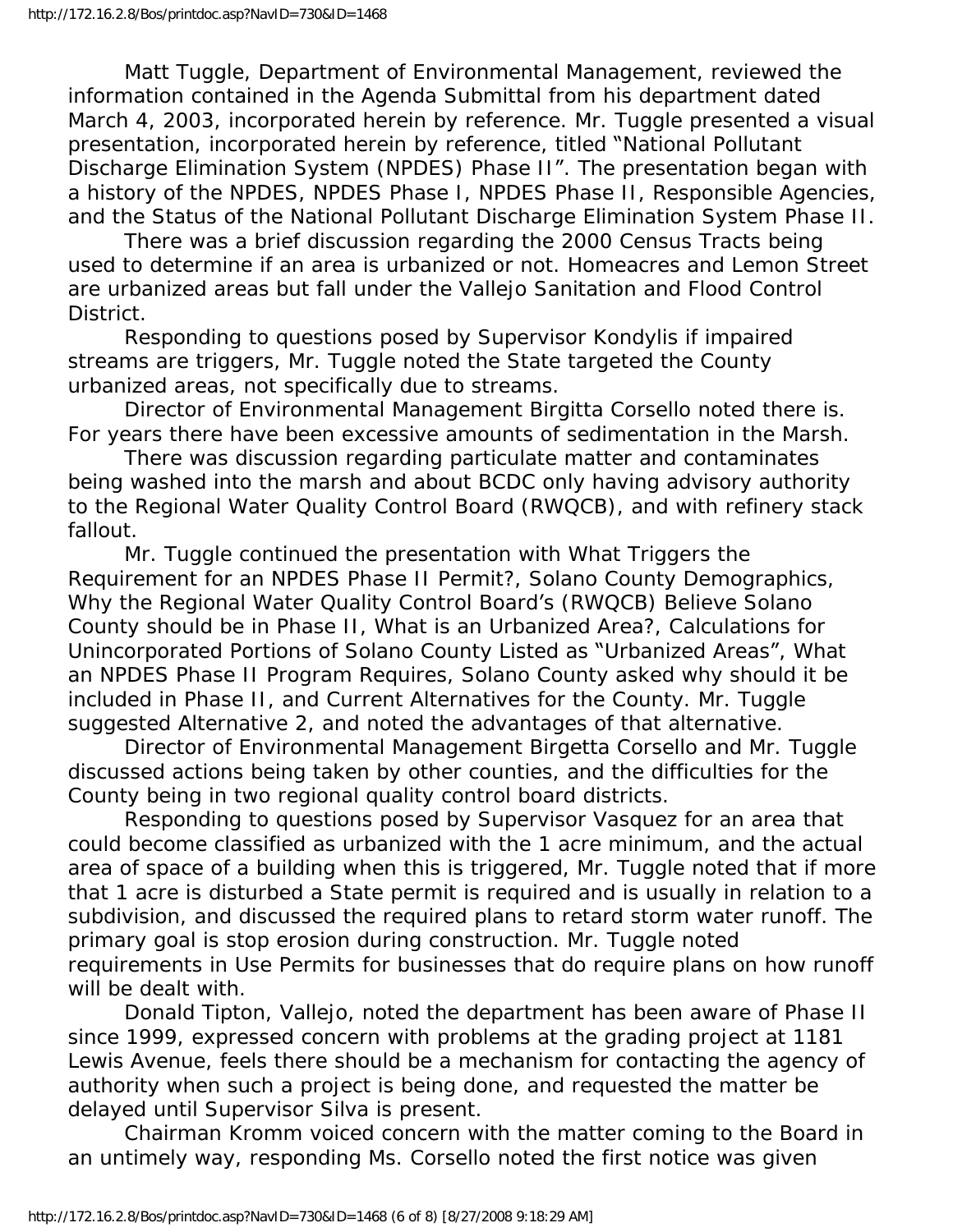October 2002 that the County MAY be subject to Phase II, and the department has been requesting clarification and justification from the two regional quality control boards why the county would be subject to it. With the criteria we had, the department did not feel that the County would be subject to the Plan. Ms. Corsello discussed the Lewis Avenue project.

 Chairman Kromm noted the plan only covers a few tiny pockets in the entire County.

 Ms. Corsello noted this will be an ongoing unfunded program, and is trying to keep this as narrow and as small as possible with no additional requirements.

 Responding to questions posed by Supervisor Vasquez regarding two plans, and if road projects would be subject to these requirements, Ms. Corsello noted if the exemption appeal is unsuccessful the County would have to do separate plans and reports for each of the water boards that cover Solano County, and the Department of Transportation could potentially be included.

 There was a brief discussion regarding the roadside use of herbicides and weed killers and with other techniques for weed control, and friendly weeds in the drainage ditches.

 Mike Hardesty, Reclamation District 2068, noted from his understanding the Phase II program is largely an urban issue, and does not reach out to the unincorporated agricultural areas. Mr. Hardesty discussed the conditional ag waiver, agencies that have permits for application of aquatic pesticides in water bodies, and that these are all separate programs leading to the overall Clean Water Act and the State permitting process. Mr. Hardesty endorsed Alternative 2.

 Tacy Curry, Solano Resource Conservation District, noted the district deals with the water issues, and has some jurisdiction in the City of Vacaville and some in Dixon. Ms. Curry noted the district is in the same confusing situation as the County. The district does a lot of education outreach to the landowners on the stewardship of their properties and tries to help with the reduction of sedimentation, and urban runoff. Ms. Curry noted district concern with areas such as English Hills with the off shedding of pesticides and herbicides and the impacts to the streams, and will be trying to expand their boundaries into the Rio Vista, Suisun and Ledgewood area.

 On motion of Supervisor Kondylis and seconded by Supervisor Vasquez, the Board acted to approve Alternative 2 that directs staff to prepare and submit an NPDES Phase II application detailing the programs Solano County already has in place. So ordered by a vote of 3-0; Supervisor Silva excused.

ADJOURN - This meeting of the Board of Supervisors adjourned at 11:44 p.m.

Duane Kromm, Chairman

http://172.16.2.8/Bos/printdoc.asp?NavID=730&ID=1468 (7 of 8) [8/27/2008 9:18:29 AM]

\_\_\_\_\_\_\_\_\_\_\_\_\_\_\_\_\_\_\_\_\_\_\_\_\_\_\_\_\_\_\_\_\_\_

\_\_\_\_\_\_\_\_\_\_\_\_\_\_\_\_\_\_\_\_\_\_\_\_\_\_\_\_\_\_\_\_\_\_